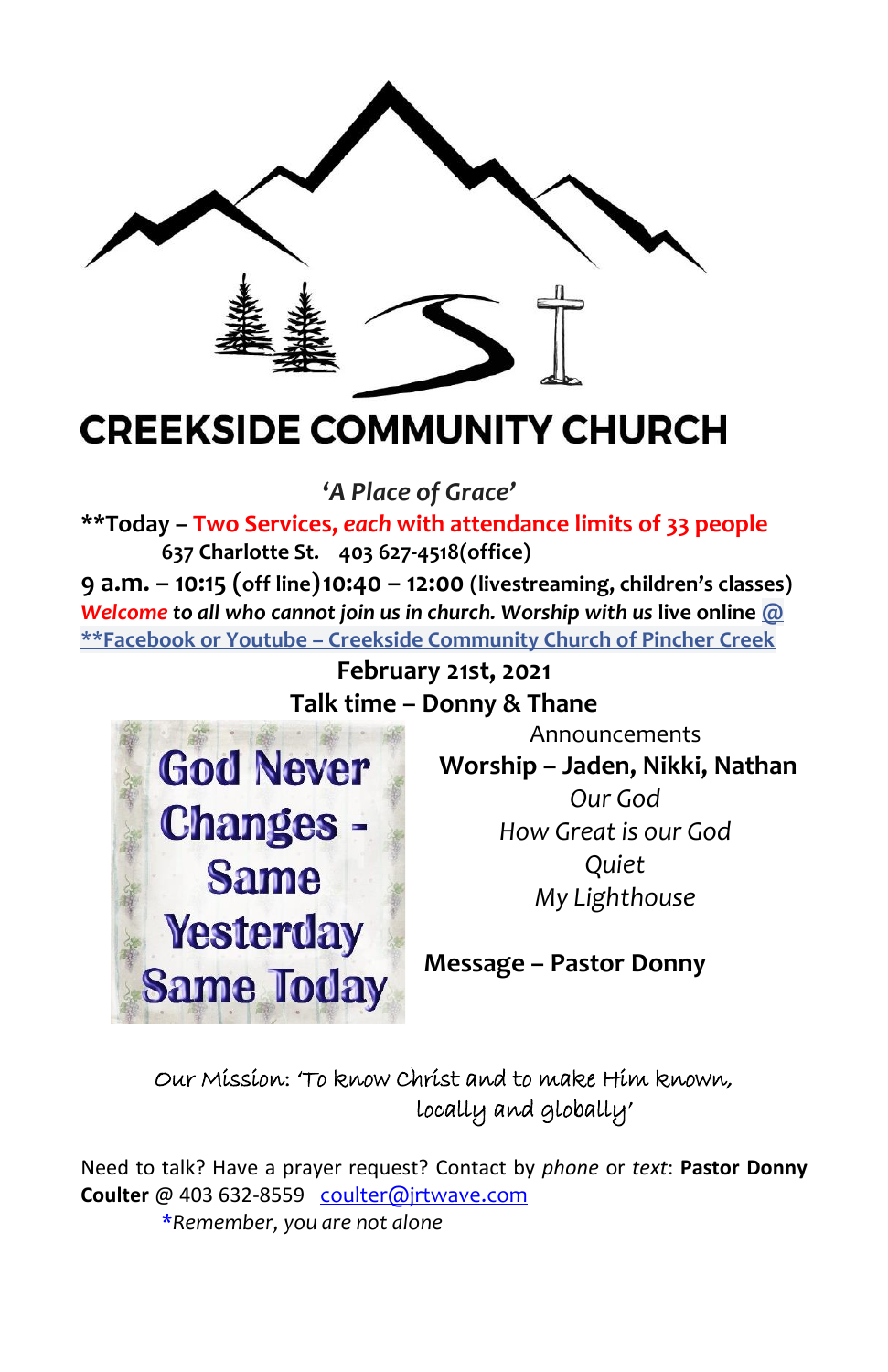*If you or someone you know has other needs, including a ride to get Covid vaccination, call/text Joy Hurlburt, our Deacon of Congregational Care or Thane Hurlburt, Council Chair at 403 330-5399*, or **email at [joy@hurlburtrock.com](mailto:joy@hurlburtrock.com)**

*Please note*: Alberta *Lockdown orders continue:. Phone Pastor Donny to book your spot @ either in person service to maximum 33 people. Masks to be worn at all times – do not put our on- site services in jeopardy.* Please follow the **entry (main doors**) and **exit (north doors)** paths when attending church. To continue meeting  $\triangleright$  maintain 'social distancing' – your best defense ➢ Sorry, no handshakes, hugs or congregational singing unmasked ➢ *At all times, care for the other person as much as you care for yourself*

## *This Week:*

*Calendars don't lie! But elderly typists make mistakes…*

*Annual General Meeting Tuesday, Feb 23rd, 7 pm – if you cannot attend in person, contact Pastor Donny to join via Zoom*. AGM's are a time of celebration and thanksgiving, as reports of the past year are given and a budget for the new year is voted on by members

**Needed:** The elders are asking for recommendations from *the membership* for **Deacon of Christian Education and Outreach. To be submitted to the elders before 7pm on Monday**

\***Sunday School - Today! for children ages 3-5 and 6-9** *during the 2 nd* **Service \*Nursery** –CE wing, open for parents to use \* **Adult** *Bible studies – Tues Ladies study off this week – back next Tues.*

*Wed night @the church, Brian Friesen leading Thurs night @ the church, Randy Boldt leading*

\*'**Holy Rollers' Youth** *–* every **Friday** night 7pm @ the church \***Regular, benevolent donations** in the Offering boxes on back table, or **mail to Creekside Community Church Box 757,** Pincher Creek T0K 2J0. **Auto-debit** or **e-transfer** - [ccctreasurer20@gmail.com](mailto:ccctreasurer20@gmail.com) *Next Week:*

*World Day of Prayer – Friday, March 5th Program prepared by Christian women of Vanuatu. More information next week, but prayer can begin now!*

## **Prayer and Praise: Please pray for:**

- ✓ **the Holy Spirit's leading in filling the role of Deacon of Christian Education\* to serve our church family in 2021**
- ✓ **our church family**  those who are ill, isolated in facilities or their own homes, and for our children and youth
- ✓ **our farmers, ranchers, business owners, service providers** calving season has begun, rise in carbon tax increases operation costs, marketing challenges in lockdown add to pressures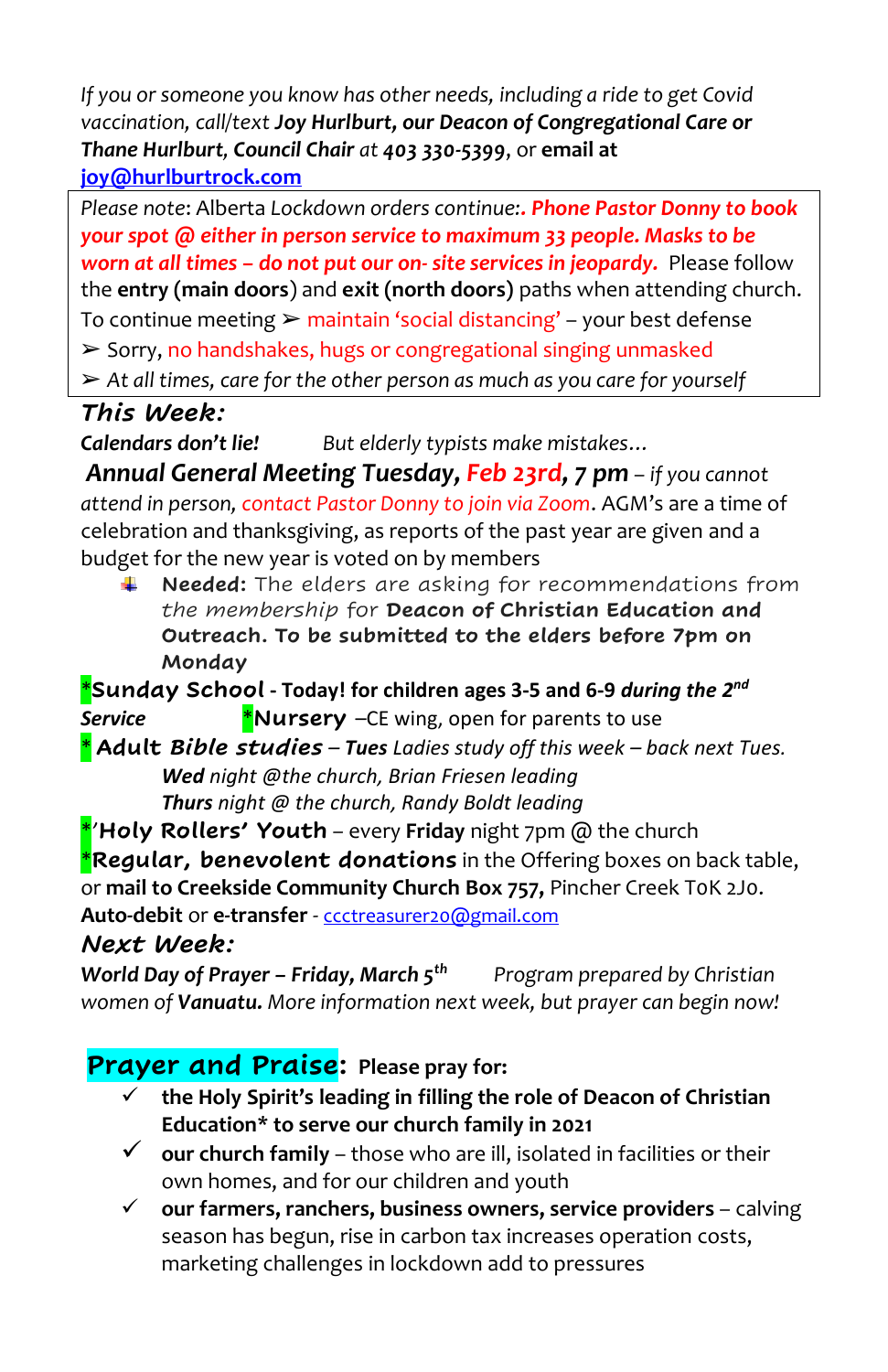- ✓ **Parents –** lockdown and isolation make tough demands
- $\checkmark$  Teachers and leaders of our kids and youth in Sunday School & Holy Rollers Youth Group

#### *Praise Notes:*

- ✓ **God's blessings on Creekside Community Church this past** year and all who have come, to meet Jesus and to worship Him. Also thanksgiving for all who have agreed to let their names stand for positions as deacons and other leaders
- ✓ **Vaccine rollout this week** for those with health issues, in facilities, and starting Wednesday, over 75's
- ✓ **Amazing Board development and donation for Camp Nookowai**

#### **\*\*\*\*\*\*\*\*\*\*\*\*\*\*\*\*\*\*\*\*\*\*\*\*\*\*\*\*\*\***

Link with us  $\omega$  <https://www.cccpincher.com/> and

<https://www.facebook.com/Creekside-Community-Church-of-Pincher-Creek> On our web page you will find

- 1. *video of the current & past Sunday message(s)* click on Bulletins/Sermons link on opening page of website, or **Face Book** or **YouTube @ Creekside Community Church Pincher** (must state **'Pincher'**)
- 2. *links* to our Western Canada (CBWC) and Canadian network of churches (CBM), Mill Creek Camp, Camp Nookowai

### **Canadian Baptists of Western Canada [\(http://cbwc.ca\)](http://cbwc.ca/)**

- on **Mill Creek Camp Pincher Creek Facebook page** [#BecauseOfCamp](https://www.facebook.com/hashtag/becauseofcamp?__eep__=6&__cft__%5b0%5d=AZUh5XvgLLH2jojc59xrrUGTKSzQP0a9cgyVcfzSr-ThFw9pXNIhnJfcKLcMe65oXBfdebPs1jfmdoHmlCHKhrI0YLLHcGlq9PKhkx4310UsrP7i9i25bxl2te-4E49-LjnjTYSgmcvii4GA6kfW8-YK&__tn__=*NK-R) We would love to hear how camp has made an impact on you. Send us your completed sentence: "Because of camp..." and we'll share it on our page!

"Because of camp, I<br>found a home, learned<br>hou to be authentically me, and have a supportive community of friends<br>and loved ones for a lifetime."

**Canadian Baptist Ministries [http://CBMin.org](http://cbmin.org/)**/ Mosaic *Now online. Print copy of smaller, condensed update of all CBMin activities –*

*'CBM Responding' for your personal copy, ph 905 821-3533 or online a[t communications@CBMin.org](mailto:communications@CBMin.org)).* In each copy:

- Recent updates on people and places that your generosity reaches
- CBM Field Staff highlights on how they answered God's call, in faith
- Uplifting stories from people whose lives and communities have seen hope and transformation
- Global prayer items (also online at cbmin.org/prayerline

For example, *"Food projects often have an even greater impact in communities than just improving food insecurity – communities find renewed hope in their homes, churches, and livelihoods. (Then) they are able to give back to others in need"* Double your donation this month, *make double the* i*mpact* – more info coming to your mailbox and inbox